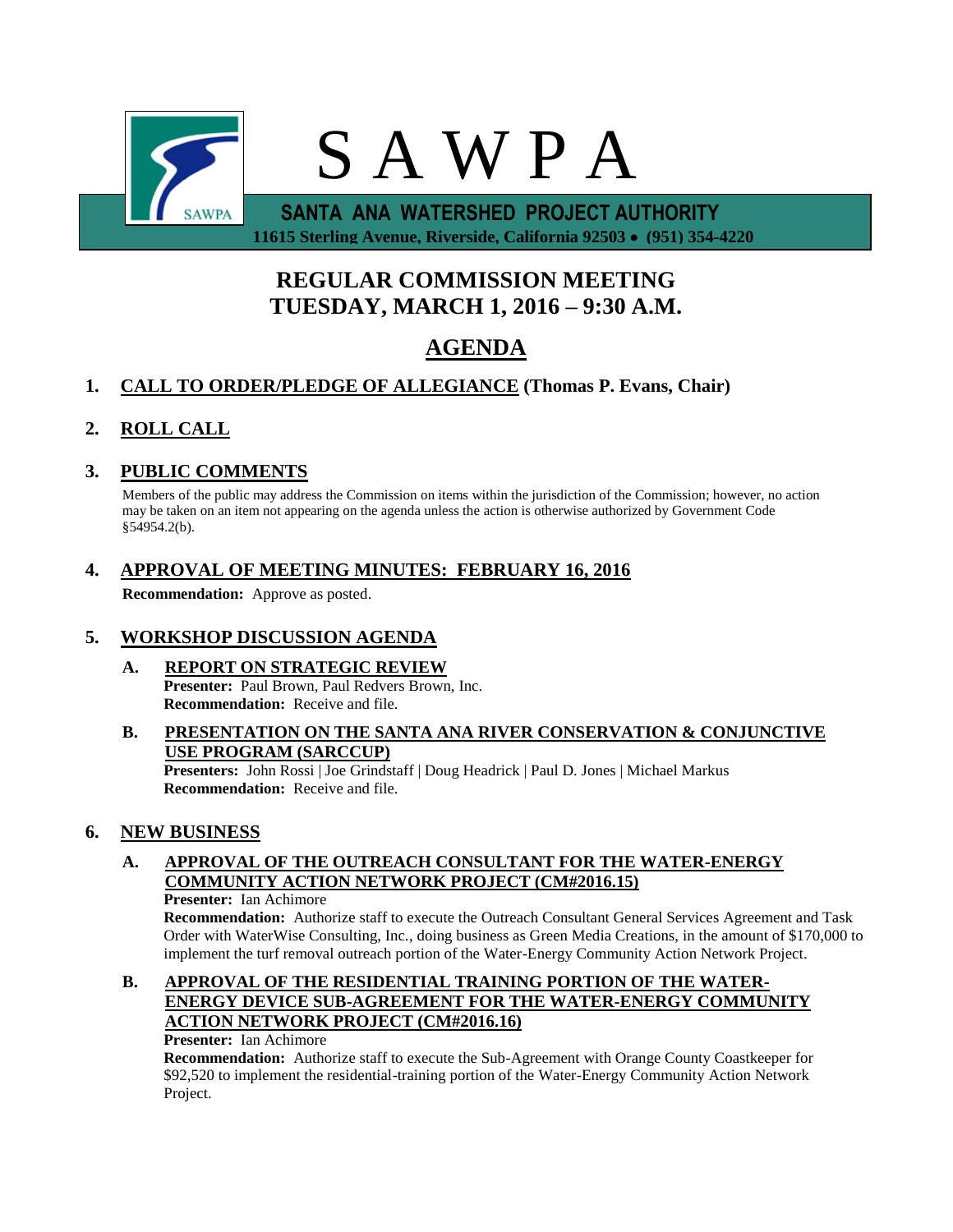# **C. APPROVAL OF THE LANDSCAPING CONTRACTOR'S CONTRACT FOR THE WATER-ENERGY COMMUNITY ACTION NETWORK PROJECT (CM#2016.17)**

**Presenter:** Ian Achimore

**Recommendation:** Authorize staff to execute the Landscape General Services Agreement and Task Order with EcoTech Services, Inc., in the amount of \$1,300,000 to implement the drought-tolerant landscaping portion of the Water-Energy Community Action Network Project.

#### **D. APPROVAL OF THE WATER-ENERGY DEVICE SUB-AGREEMENTS FOR THE WATER-ENERGY COMMUNITY ACTION NETWORK PROJECT (CM#2016.18) Presenter:** Ian Achimore

**Recommendation:** Authorize staff to execute the following Sub-Agreements to implement the waterenergy savings device installation portion of the Water-Energy Community Action Network Project: (1) Community Action Partnership of Orange County for \$16,628; (2) Community Action Partnership of Riverside County for \$85,000; and, (3) Community Action Partnership of San Bernardino for \$868,153.

## **7. INFORMATIONAL REPORTS**

**Recommendation:** Receive and file the following oral/written reports/updates.

### **A. CHAIR'S COMMENTS/REPORT**

### **B. COMMISSIONERS' COMMENTS**

## **C. COMMISSIONERS' REQUEST FOR FUTURE AGENDA ITEMS**

### **8. CLOSED SESSION**

# **A. CONFERENCE WITH LEGAL COUNSEL – EXPOSURE TO LITIGATION – PURSUANT TO GOVERNMENT CODE SECTION 54956.9(d)(2)**

Number of Potential Cases: Two

\_\_\_\_\_\_\_\_\_\_\_\_\_\_\_\_\_\_\_\_\_\_\_\_\_\_\_\_\_\_\_\_\_\_\_\_\_\_\_

### **9. ADJOURNMENT**

#### **PLEASE NOTE:**

Americans with Disabilities Act: Meeting rooms are wheelchair accessible. If you require any special disability related accommodations to participate in this meeting, please contact (951) 354-4220 or kberry@sawpa.org. 48-hour notification prior to the meeting will enable staff to make reasonable arrangements to ensure accessibility for this meeting. Requests should specify the nature of the disability and the type of accommodation requested.

Materials related to an item on this agenda submitted to the Commission after distribution of the agenda packet are available for public inspection during normal business hours at the SAWPA office, 11615 Sterling Avenue, Riverside, and available a[t www.sawpa.org,](http://www.sawpa.org/) subject to staff's ability to post documents prior to the meeting.

#### **Declaration of Posting**

I, Kelly Berry, Clerk of the Board of the Santa Ana Watershed Project Authority declare that on Wednesday, February 24, 2016, a copy of this agenda has been uploaded to the SAWPA website a[t www.sawpa.org](http://www.sawpa.org/) and posted in SAWPA's office at 11615 Sterling Avenue, Riverside, California.

 $\sqrt{s}$ 

Kelly Berry, CMC